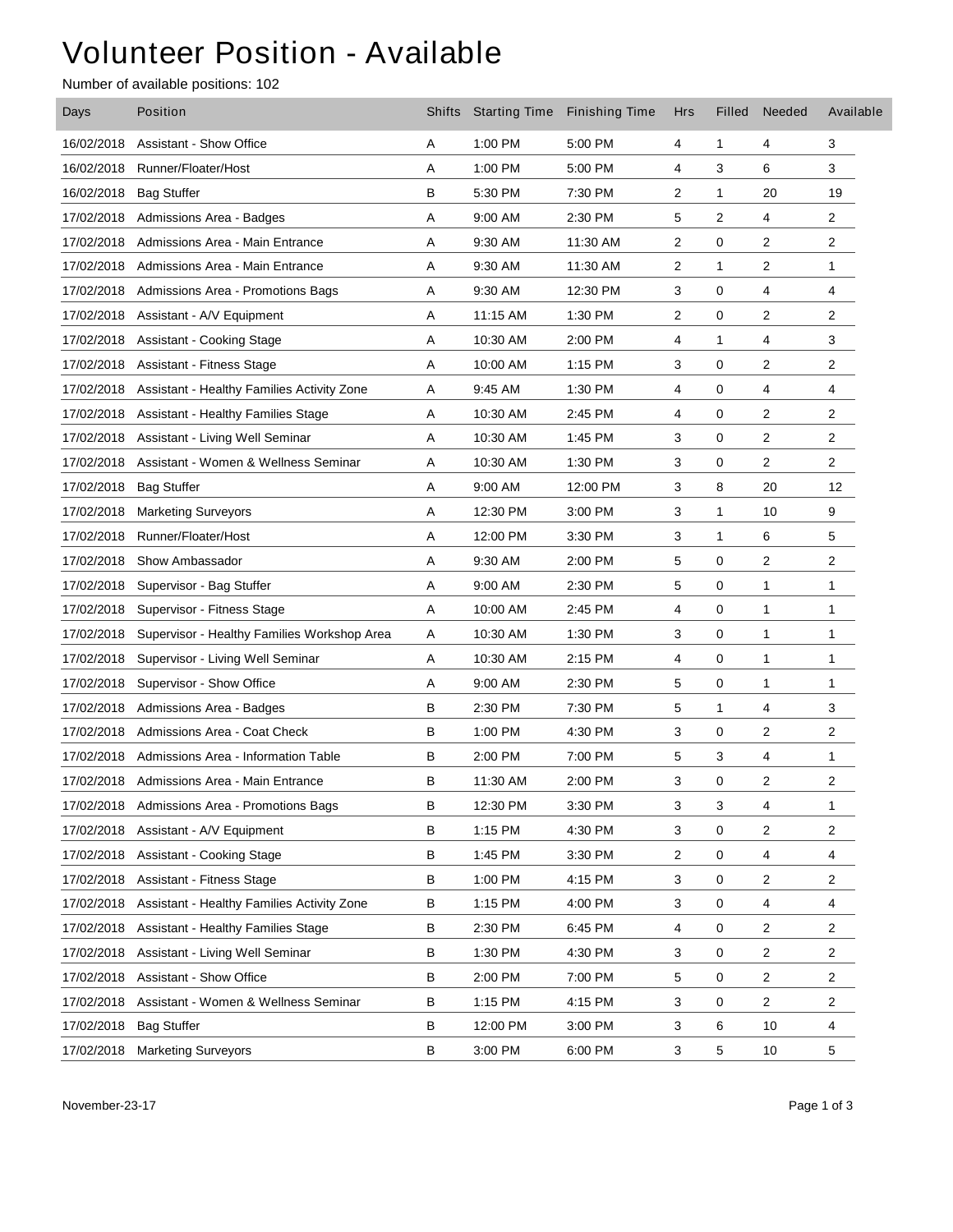| Days       | Position                                              | <b>Shifts</b> | <b>Starting Time</b> | <b>Finishing Time</b> | <b>Hrs</b>                | Filled    | Needed                  | Available      |
|------------|-------------------------------------------------------|---------------|----------------------|-----------------------|---------------------------|-----------|-------------------------|----------------|
| 17/02/2018 | Runner/Floater/Host                                   | В             | 3:30 PM              | 7:00 PM               | 4                         | 1         | 6                       | 5              |
| 17/02/2018 | Show Ambassador                                       | в             | 2:00 PM              | 6:00 PM               | 4                         | 0         | 2                       | $\overline{c}$ |
| 17/02/2018 | Supervisor - Bag Stuffer                              | B             | 2:00 PM              | 7:00 PM               | 5                         | 0         | 1                       | $\mathbf{1}$   |
| 17/02/2018 | Supervisor - Fitness Stage                            | в             | 2:30 PM              | 7:00 PM               | 5                         | 0         | 1                       | $\mathbf{1}$   |
| 17/02/2018 | Supervisor - Healthy Families Workshop Area           | в             | 1:15 PM              | 6:30 PM               | 5                         | 0         | 1                       | $\mathbf{1}$   |
| 17/02/2018 | Supervisor - Living Well Seminar                      | B             | 2:00 PM              | 6:30 PM               | 4                         | 0         | 1                       | 1              |
| 17/02/2018 | Supervisor - Women & Wellness Seminar                 | в             | 2:45 PM              | 7:15 PM               | 5                         | 0         | 1                       | $\mathbf{1}$   |
| 17/02/2018 | Admissions Area - Coat Check                          | C             | 4:30 PM              | 7:30 PM               | 3                         | 0         | $\overline{\mathbf{c}}$ | $\overline{c}$ |
| 17/02/2018 | Admissions Area - Promotions Bags                     | C             | 3:30 PM              | 7:00 PM               | 4                         | 2         | 4                       | $\overline{c}$ |
| 17/02/2018 | Assistant - A/V Equipment                             | C             | 4:15 PM              | 6:30 PM               | $\overline{\mathbf{c}}$   | 0         | 2                       | $\overline{c}$ |
| 17/02/2018 | <b>Assistant - Cooking Stage</b>                      | C             | 3:45 PM              | 7:00 PM               | 4                         | 0         | 4                       | 4              |
|            | 17/02/2018 Assistant - Fitness Stage                  | C             | 4:00 PM              | 7:00 PM               | 3                         | 0         | 2                       | $\overline{c}$ |
| 17/02/2018 | Assistant - Healthy Families Activity Zone            | C             | 3:45 PM              | 7:00 PM               | 4                         | 1         | 4                       | 3              |
| 17/02/2018 | Assistant - Living Well Seminar                       | $\mathsf{C}$  | 4:15 PM              | 6:30 PM               | $\overline{c}$            | 0         | $\overline{\mathbf{c}}$ | $\overline{c}$ |
| 17/02/2018 | Assistant - Tea Lounge                                | C             | 4:00 PM              | 7:00 PM               | 3                         | 0         | $\overline{\mathbf{c}}$ | $\overline{2}$ |
| 17/02/2018 | Assistant - Women & Wellness Seminar                  | C             | 4:00 PM              | 7:00 PM               | 3                         | 0         | 2                       | $\overline{c}$ |
| 17/02/2018 | <b>Bag Stuffer</b>                                    | $\mathsf{C}$  | 3:00 PM              | 6:30 PM               | 3                         | 3         | 5                       | $\overline{c}$ |
| 17/02/2018 | Admissions Area - Main Entrance                       | D             | 4:30 PM              | 7:00 PM               | 3                         | 0         | 2                       | $\overline{c}$ |
| 18/02/2018 | Admissions Area - Badges                              | Α             | 9:00 AM              | 2:00 PM               | 5                         | 2         | 4                       | $\overline{2}$ |
| 18/02/2018 | Admissions Area - Coat Check                          | Α             | 9:30 AM              | 2:00 PM               | 5                         | 0         | 2                       | $\overline{c}$ |
| 18/02/2018 | Admissions Area - Information Table                   | Α             | 9:45 AM              | 2:00 PM               | 5                         | 1         | 4                       | 3              |
| 18/02/2018 | Admissions Area - Promotions Bags                     | Α             | 9:30 AM              | 1:30 PM               | 4                         | 3         | 4                       | $\mathbf{1}$   |
| 18/02/2018 | Assistant - A/V Equipment                             | Α             | 11:15 AM             | 3:00 PM               | 4                         | 0         | $\overline{\mathbf{c}}$ | $\overline{c}$ |
| 18/02/2018 | Assistant - Cooking Stage                             | Α             | 10:30 AM             | 2:30 PM               | 4                         | 1         | 4                       | 3              |
| 18/02/2018 | <b>Assistant - Feature Areas</b>                      | Α             | 10:00 AM             | 1:00 PM               | 3                         | 0         | 2                       | $\overline{c}$ |
|            | 18/02/2018 Assistant - Fitness Stage                  | Α             | 10:00 AM             | 12:30 PM              | $\overline{c}$            | 0         | 2                       | $\overline{c}$ |
|            | 18/02/2018 Assistant - Healthy Families Activity Zone | Α             | 9:45 AM              | 1:30 PM               | 4                         | 0         | 4                       | 4              |
| 18/02/2018 | Assistant - Healthy Families Stage                    | A             | 10:30 AM             | 2:15 PM               | 4                         | $\pmb{0}$ | $\mathbf 2$             | $\overline{c}$ |
| 18/02/2018 | Assistant - Living Well Seminar                       | Α             | 10:00 AM             | 1:00 PM               | 3                         | 0         | $\overline{\mathbf{c}}$ | $\overline{c}$ |
| 18/02/2018 | Assistant - Show Office                               | Α             | 9:00 AM              | 1:30 PM               | 4                         | 1         | 2                       | 1              |
| 18/02/2018 | Assistant - Women & Wellness Seminar                  | Α             | 10:30 AM             | 1:30 PM               | 3                         | 0         | $\overline{\mathbf{c}}$ | $\overline{2}$ |
| 18/02/2018 | <b>Bag Stuffer</b>                                    | Α             | 9:00 AM              | 12:00 PM              | 3                         | 2         | 10                      | 8              |
| 18/02/2018 | <b>Marketing Surveyors</b>                            | Α             | 11:30 AM             | 2:00 PM               | 3                         | 2         | 10                      | 8              |
| 18/02/2018 | Runner/Floater/Host                                   | Α             | 11:00 AM             | 2:30 PM               | $\ensuremath{\mathsf{3}}$ | 1         | 6                       | 5              |
| 18/02/2018 | Show Ambassador                                       | Α             | 9:30 AM              | 1:00 PM               | 4                         | 1         | 2                       | $\mathbf{1}$   |
| 18/02/2018 | Supervisor - Bag Stuffer                              | A             | 9:00 AM              | 1:30 PM               | 4                         | 0         | 1                       | $\mathbf{1}$   |
| 18/02/2018 | Supervisor - Fitness Stage                            | Α             | 10:00 AM             | 2:15 PM               | 4                         | 0         | 1                       | $\mathbf{1}$   |
| 18/02/2018 | Supervisor - Healthy Families Workshop Area           | Α             | 10:00 AM             | 2:00 PM               | 4                         | 0         | 1                       | $\mathbf{1}$   |
| 18/02/2018 | Supervisor - Living Well Seminar                      | A             | 10:30 AM             | 2:15 PM               | 4                         | 0         | 1                       | $\mathbf{1}$   |
| 18/02/2018 | Supervisor - Show Office                              | Α             | 9:00 AM              | 2:00 PM               | 5                         | 0         | 1                       | $\mathbf{1}$   |
| 18/02/2018 | Supervisor - Women & Wellness Seminar                 | Α             | 10:30 AM             | 2:30 PM               | 4                         | 0         | $\mathbf{1}$            | $\mathbf{1}$   |